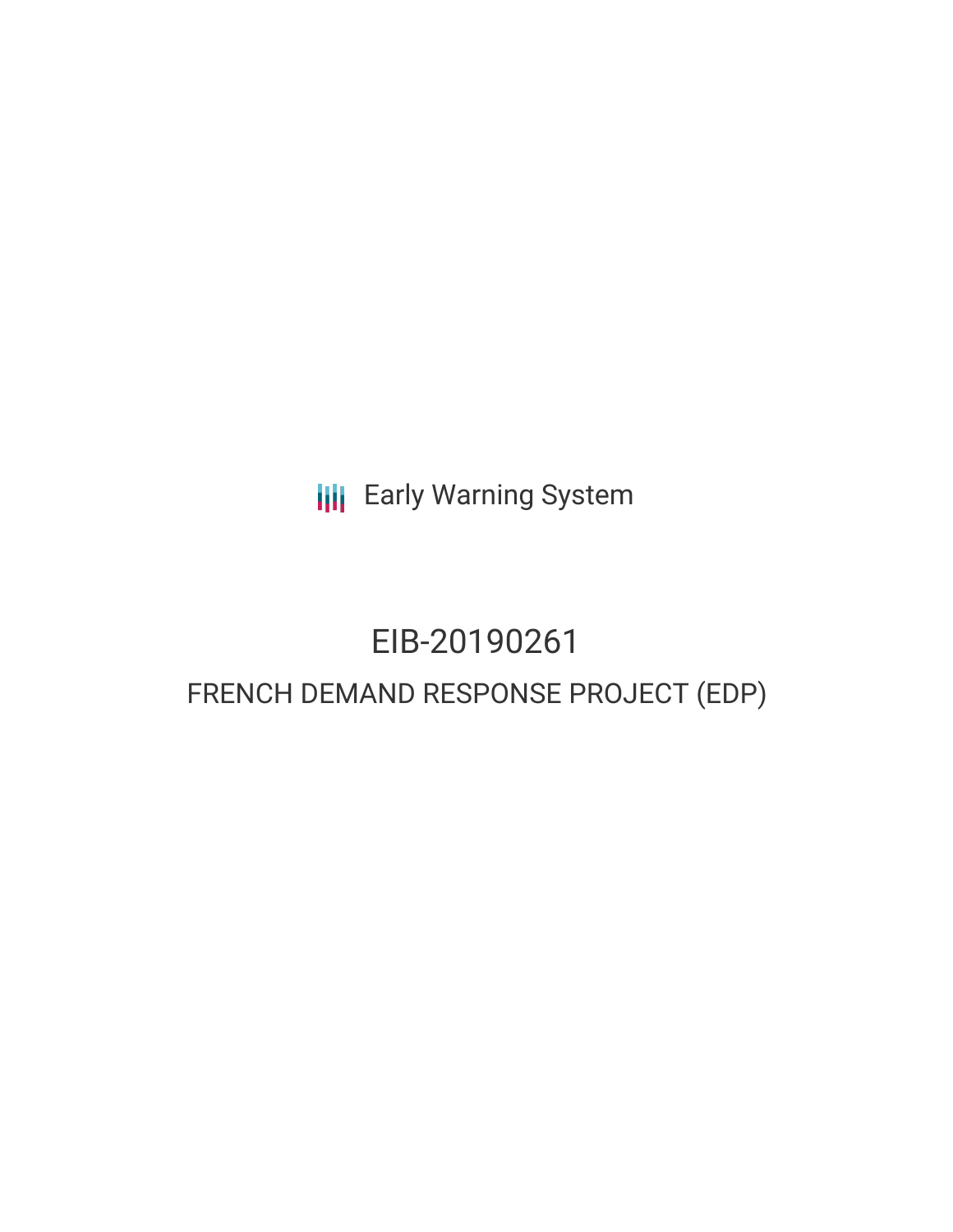

#### **Quick Facts**

| <b>Countries</b>               | France                         |
|--------------------------------|--------------------------------|
| <b>Financial Institutions</b>  | European Investment Bank (EIB) |
| <b>Status</b>                  | Proposed                       |
| <b>Bank Risk Rating</b>        | U                              |
| <b>Borrower</b>                | <b>MERIDIAM SAS</b>            |
| <b>Sectors</b>                 | Energy                         |
| <b>Investment Type(s)</b>      | Loan                           |
| <b>Investment Amount (USD)</b> | $$22.13$ million               |
| <b>Loan Amount (USD)</b>       | $$22.13$ million               |
| <b>Project Cost (USD)</b>      | $$50.89$ million               |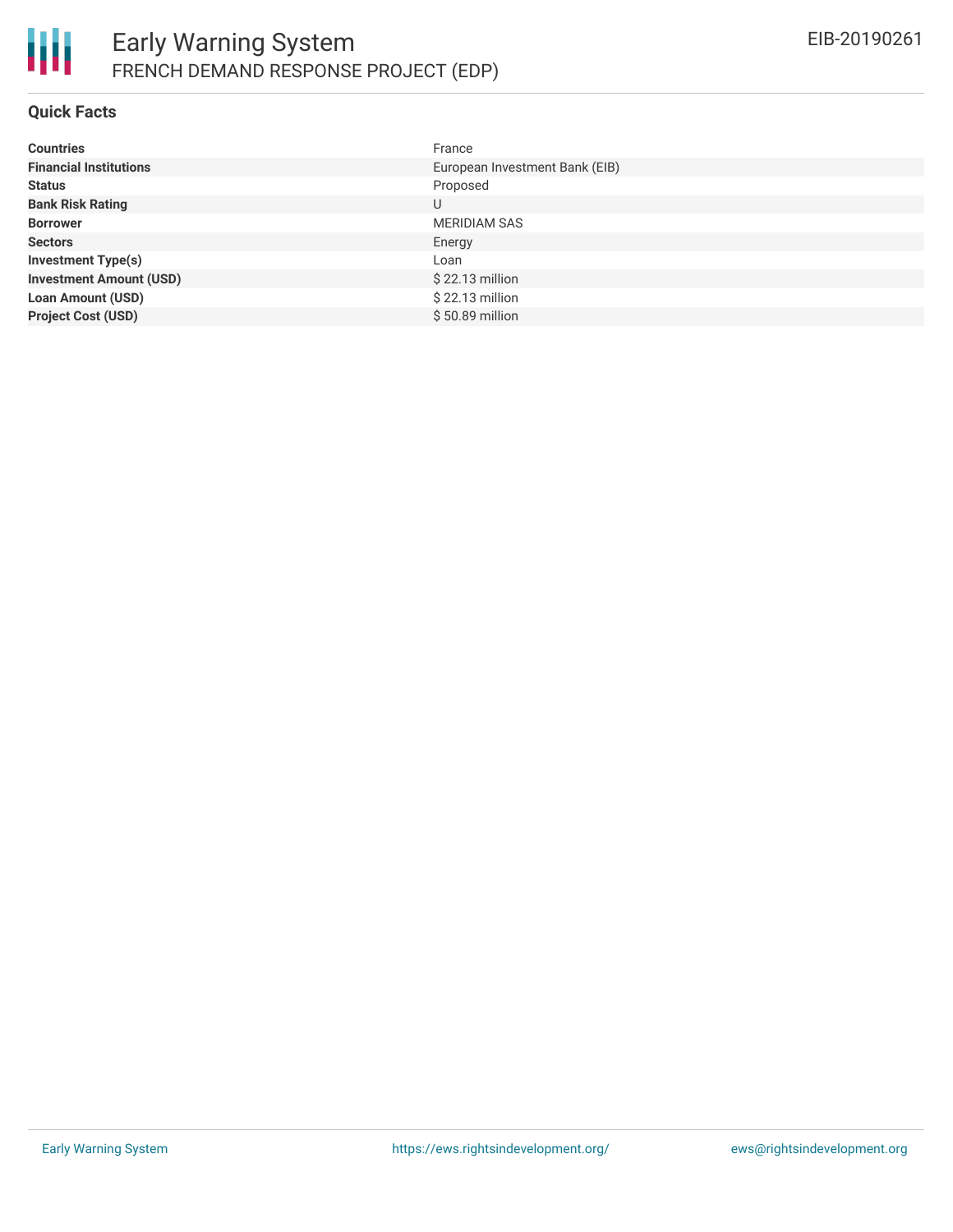

# **Project Description**

According to EIB website, the project will provide a valuable service to power systems by reducing peak load in real time (which would otherwise be met with expensive fossil fuel plants). The project can also contribute to: (i) reduce of electricity consumption (energy efficiency), (ii) differ grid reinforcement, (iii) accommodate distributed energy storage segments (i.e. electric vehicles, stationary batteries) and (iv) can contribute to the integration of a higher share of variable renewable energy in the overall energy mix.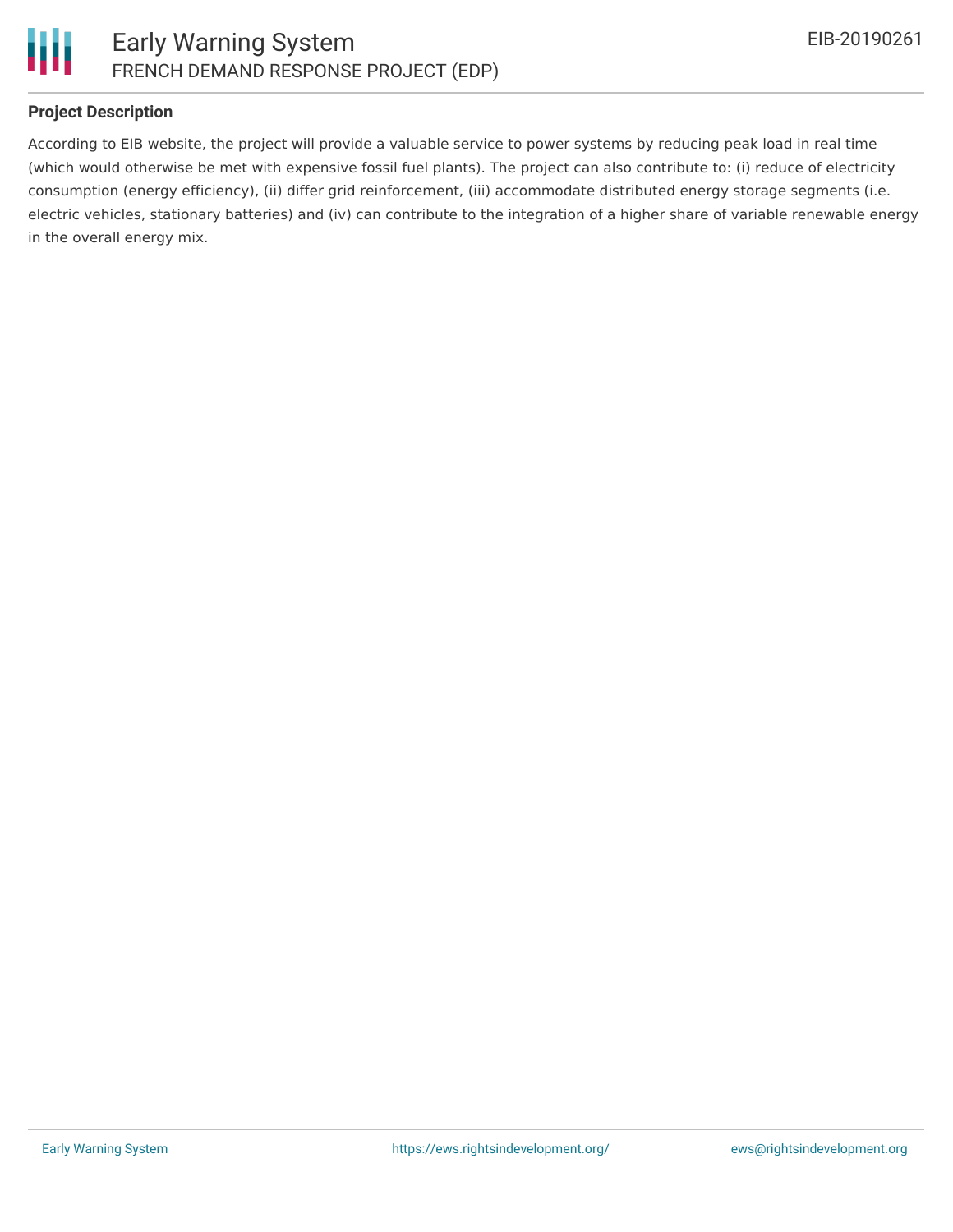# 冊 Early Warning System FRENCH DEMAND RESPONSE PROJECT (EDP)

#### **Investment Description**

European Investment Bank (EIB)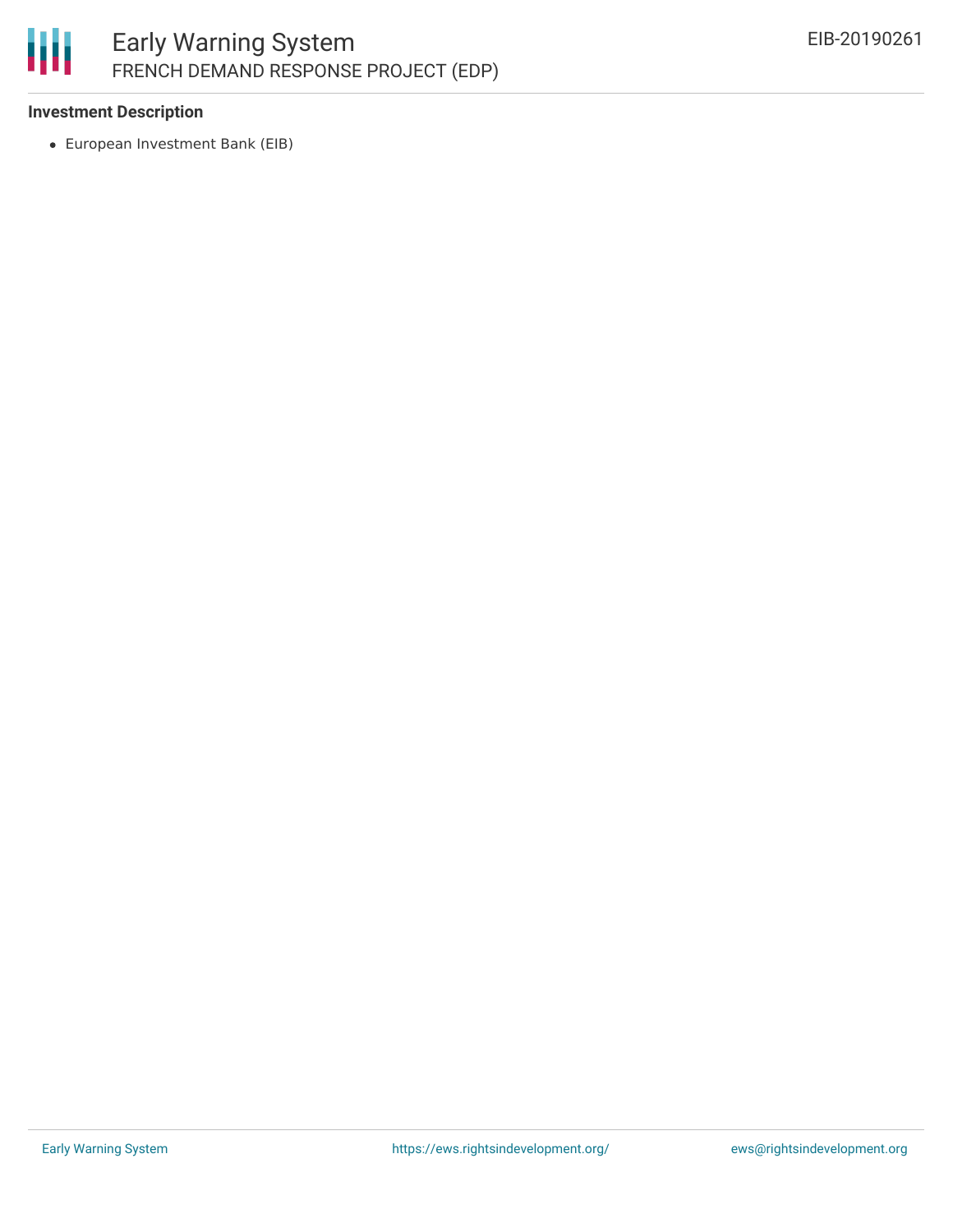

# **Private Actors Description**

Meridiam SAS operates as an asset management firm. The Company specializes in public and community infrastructure. Meridiam serves clients globally.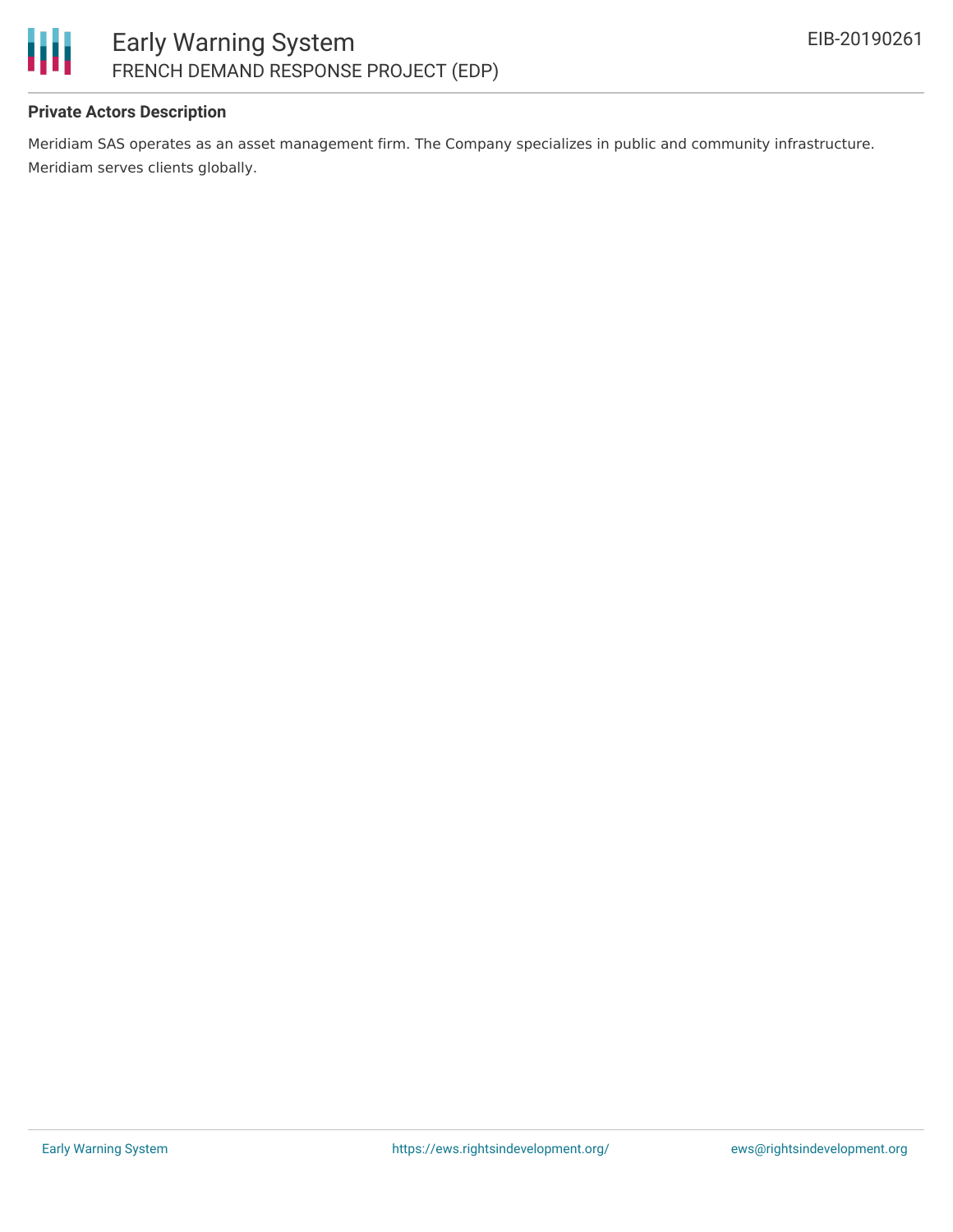

# Early Warning System FRENCH DEMAND RESPONSE PROJECT (EDP)

| <b>Private Actor 1</b>   | <b>Private Actor</b><br><b>Role</b> | <b>Private Actor</b><br>1 Sector | <b>Relation</b>          | <b>Private Actor 2</b> | <b>Private Actor</b><br>2 Role | <b>Private Actor</b><br>2 Sector |  |
|--------------------------|-------------------------------------|----------------------------------|--------------------------|------------------------|--------------------------------|----------------------------------|--|
| $\overline{\phantom{a}}$ | $\overline{\phantom{a}}$            |                                  | $\overline{\phantom{0}}$ | Meridiam SAS           | Client                         | $\overline{\phantom{a}}$         |  |